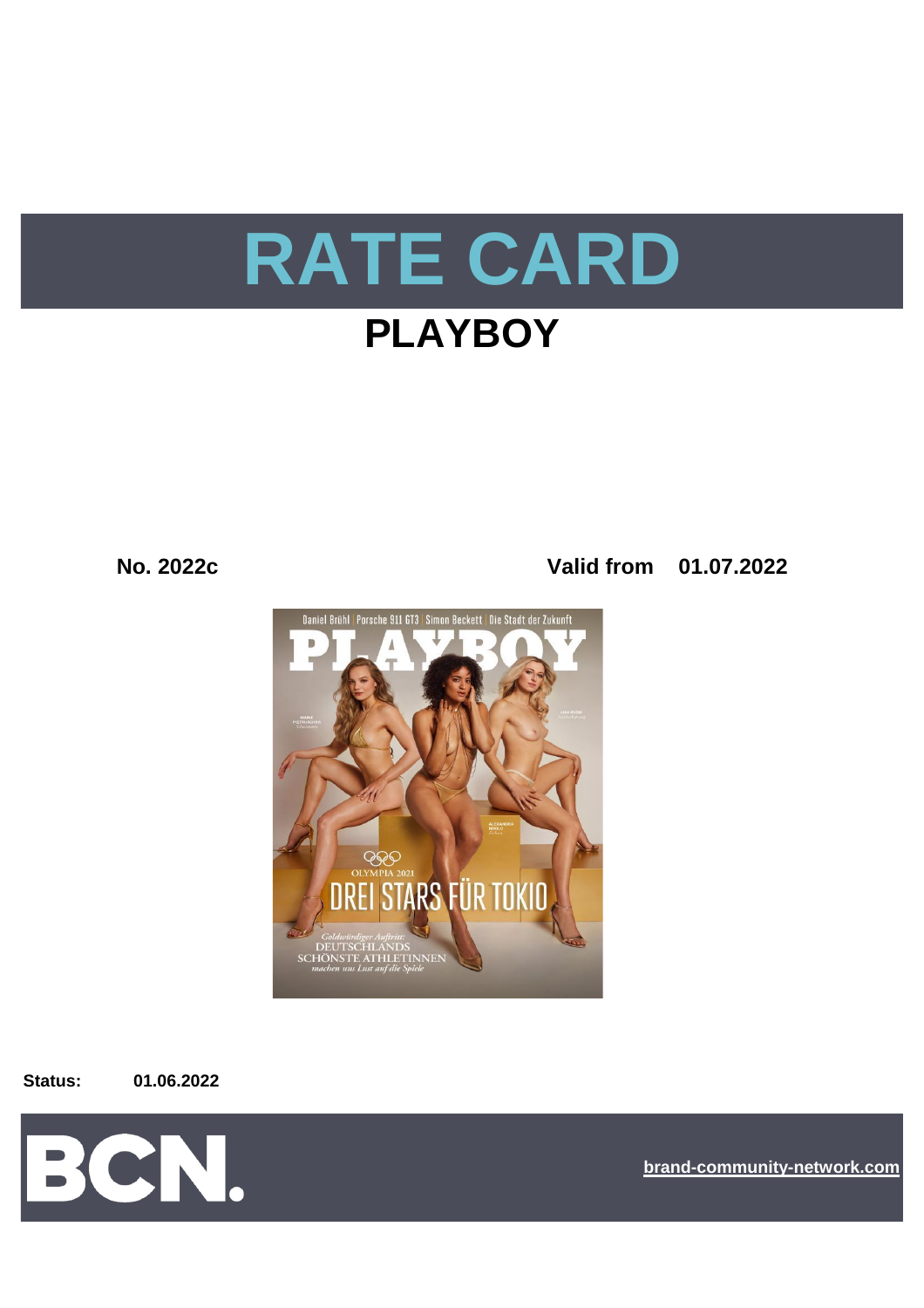# **PI.AVROV**

# **PUBLISHER'S DATA**

Kouneli Media GmbH Commerzbank AG

Oliver Horn **BIC: HYVEDEMMXXX** T +49 171 22 39 119 [oliver.horn@kouneli-media.de](mailto:oliver.horn@kouneli-media.de) **Terms of payment:**

### **Print Management/Placement**

Johanna Gassner AdTech Factory GmbH Arabellastrasse 23 D-81925 München T +49 89 9250 1439 [johanna.gassner@adtechfactory.com](mailto:johanna.gassner@adtechfactory.com)

### **Ad Management/Order Management**

Hauptstraße 127 D-77652 Offenburg T +49 781 84 3756

## **Frequency of publication Technical data: & on sale date** monthly, Thursday

**Place of publication** München, PZN 563318 **Delivery of printer's copy:**

### **Publisher Bank accounts: Bank accounts:**

Kaiser-Ludwig-Platz 5 IBAN: DE54 6808 0030 0723 4120 00 D-80336 München BIC: DRES DEFF 680 UniCredit Bank AG **Brand Director IBAN: DE19 7002 0270 0015 0249 05** 

Invoices are due in net 30 days after the invoice date. The publisher guarantees a 2 per cent discount for advance payments, provided that the invoice amount is submitted on the publication date of the issue in which the advertisement is published at the latest and no older invoices are outstanding. In the event that the payment target is exceeded, default interest pursuant to Clause 11 of the Terms and Conditions of 5 per cent is calculated based on the respective base rate pursuant to Section 1 (1) of the German Discount Rate Transition Law (Diskontsatz-Überleitungs-Gesetz– DÜG). All prices are net prices. The statutory value-added tax is added. Direct debit is possible.

## AdTech Factory GmbH **Terms and conditions:**

All ad orders are exclusively carried out pursuant to the General Terms and Conditions. These have to be requested directly from BCN or can be viewed online at:

[orders@adtechfactory.com](mailto:orders@adtechfactory.com) [brand-community-network.com/terms-conditions](https://bcn.burda.com/terms-conditions)

[duon-portal.de/](https://duon-portal.de/) For current and binding technical data, log onto duon-portal.de. Also available as PDF download.

Please upload all copies electronically to duon-portal.de. For support please e-mail support@duon-portal.de or call +49 40 37 41 17 50.

### **General legal notice:**

The warranty claims specified in the publishers' general terms and conditions apply only when the certified technical requirements and standards published on the DUON portal have been fulfilled as well as the delivery has been carried out via the DUON portal. This also holds when data are provided without proof.

### **Online advertisement booking:**

The current, binding technical advertisement bookings can also be sent via the online booking system:

[obs-portal.de/](https://www.obs-portal.de/)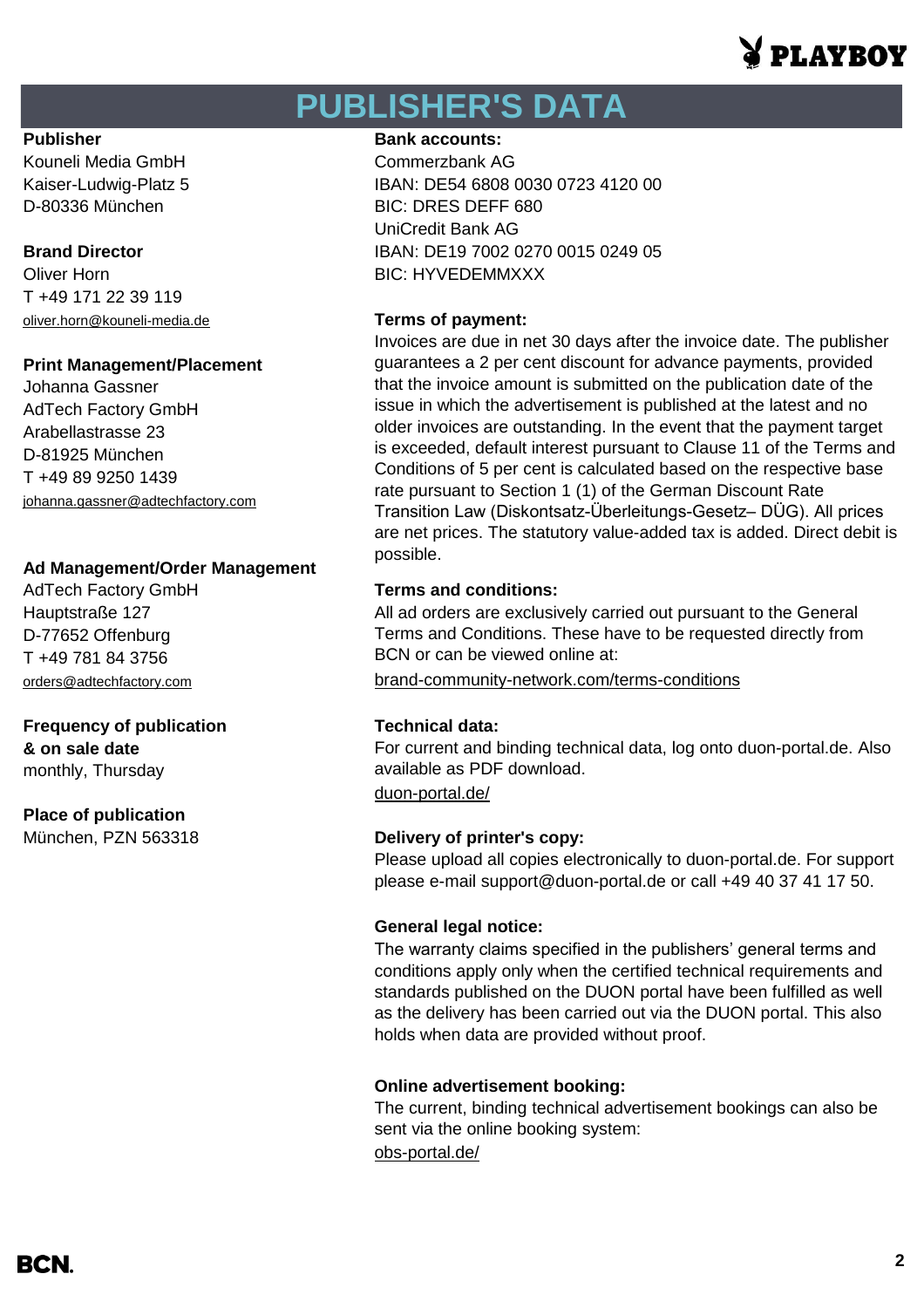

# **FORMATS & RATES**

| Format                                | <b>Placement</b>      | <b>Bleed format*</b> | Rate     |
|---------------------------------------|-----------------------|----------------------|----------|
| $2/1$ page                            | Standard              | 426 x 275            | 62,000 € |
| $1/1$ page                            | Standard              | 213 x 275            | 31,000€  |
| 2/3 page vertical                     | Standard              | 129 x 275            | 24,800 € |
| 2/3 page horizontal                   | Standard              | 213 x 177            | 24,800 € |
| 1/2 page vertical                     | Standard              | 101 x 275            | 20,200€  |
| 1/2 page horizontal                   | Standard              | 213 x 135            | 20,200€  |
| 1/3 page vertical                     | <b>Standard</b>       | 69 x 275             | 15,500€  |
| 1/3 page horizontal                   | Standard              | $213 \times 88$      | 15,500 € |
|                                       |                       |                      |          |
| 2 x 2/3 page horizontal across gutter | Standard              | 426 x 177            | 55,800€  |
| 2 x 1/2 page horizontal across gutter | Standard              | 426 x 135            | 46,600€  |
| 2 x 1/3 page horizontal across gutter | Standard              | 426 x 88             | 37,200€  |
|                                       |                       |                      |          |
| <b>Placement</b>                      |                       |                      |          |
| $1/1$ page                            | Outside back cover    | 213 x 275            | 46,500 € |
| $2/1$ page                            | <b>Opening Spread</b> | 426 x 275            | 77,500 € |
| $1/1$ page                            | Inside front cover    | 213 x 275            | 46,500 € |
| $1/1$ page                            | Inside back cover     | 213 x 275            | 37,200 € |
| $1/1$ page                            | past page 15          | 213 x 275            | 37,200 € |
| $2/1$ page                            | past page 15          | 426 x 275            | 71,300 € |

\*width x height in mm

### **Advertorials:**

[brand-community-network.com/advertisin](https://bcn.burda.com/advertisingsolutions/print/native-ads)gsolutions/print/native-ads Formats and prices for advertorials created by the editorial team on request. For more information, please visit

### **Consecutive Ads:**

Surcharge on two or more adverts on consecutive partial-page ads: 5%

## **Fixed placements:**

Agreed fixed placements (e.g. first for a business line, commodity group, etc.) entitle the publisher to bill a placement surcharge.

## **Type area format:**

On request.

## **Digital rate card:**

Please find the digital rate card here: [brand-community-network.de/advertisingsolutions/digital/prices](https://bcn.burda.com/advertisingsolutions/digital/prices)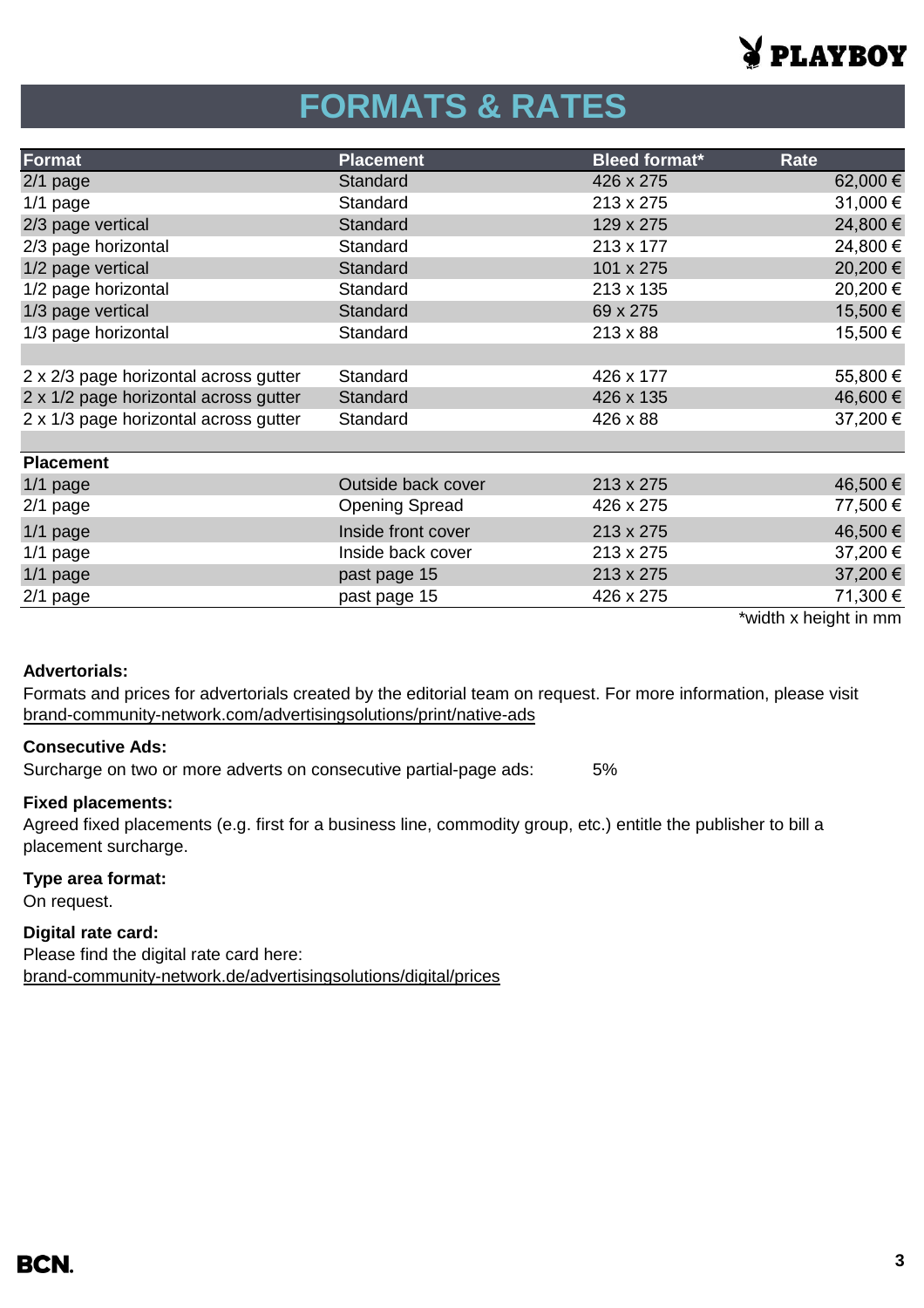

# **AD SPECIALS**

|                           | <b>Circulation excl.</b> | <b>Subscription</b> | Additional ad specials available on request.                                                                              |
|---------------------------|--------------------------|---------------------|---------------------------------------------------------------------------------------------------------------------------|
| <b>Rates per thousand</b> | subscriptions*           | circulation         |                                                                                                                           |
| <b>Bound inserts</b>      |                          |                     | Prices apply for the booking of at least the entire domestic                                                              |
| up to 4 pages             | 170 €                    | 200€                | print run.                                                                                                                |
| up to 8 pages             | 220€                     | 250 €               | The publisher reserves the right to reschedule bookings with                                                              |
| up to 12 pages            | 240€                     | 270€                | less than domestic print run.                                                                                             |
| <b>Glued-on inserts</b>   |                          |                     | A split-run advertising surcharge of 40 % applies for booking                                                             |
| Postcard up to 10 g       | 62€                      | 73€                 | subscription circulation only. Smaller booking units, e.g.<br>according to Nielsen areas or federal states, are possible. |
| Booklet up to 10 g        | 89€                      | 112 €               | For these will be charged an additional 30% per thousand.                                                                 |
| Sample up to 10 g         | 83€                      | 113€                |                                                                                                                           |
| <b>Loose inserts</b>      |                          |                     | A minimum run of 50,000 copies applies for all ad specials.                                                               |
| up to $20 g$              | 160€                     | 180 €               | *Circulation excl. subscriptions is made up of the combined                                                               |
| up to $30$ g              | 170 €                    | 200€                | print runs for the circulation segments newsstand,<br>subscription circles, inflight and other sales.                     |
| up to $40 g$              | 180 €                    | 220€                |                                                                                                                           |
| up to $50q$               | 190€                     | 240€                |                                                                                                                           |

**All tariff ad specials are eligible for discount and count towards the annual agreement commitment.**

#### **Calculation basis:**

The calculation basis is the planned circulation or IVW quarterly report upon order confirmation, exclusive of the respective e-paper copies.

#### **Delivered quantity:**

The delivered quantity is based on the planned print run or IVW quarterly report valid at the date of the order confirmation, plus 2 % surplus. In order to react to circulation fluctuations at short notice, we recommend contacting our Print Management/Placement (see "Your Personal Contacts" page) one more time before production start.

#### **Delivery address and deadline:**

Please find the delivery address and deadline on the respective order confirmation. An incoming goods inspection does not take place at the printing plant.

#### **Conditions of delivery:**

Ad specials must be delivered in accordance with the guidelines of the Bundesverband für Druck und Medien (German Association of Print and Media), and be clearly marked with the name of the publication and issue. The material must be delivered, carriage paid, to the address where it will be processed.

#### **Order and cancellation date:**

See "special closing dates" on page "Schedule & Topics Print"; due to limited availability, we strongly recommend booking as early as possible.

#### **Proviso:**

Should any processing problems arise, completion of the circulation takes priority over ad special processing.

#### **AdSpecial Portal:**

adspecial-portal.de Binding technical information on Ad Specials and information on deadlines, samples and delivery for the participating objects is available for download at

#### **Glued-on inserts:** The basis is a 1/1 carrier advertisement.

#### **Sample products:**

An additional postal fee applies to samples and objects over 2.5 mm thickness.

#### **Samples:**

Samples must be presented by the closing date at the latest. For product samples 50 pieces are required up front. For all other ad specials a minimum of 5 samples are required. To be sent: AdTech Factory, Print Management, Hauptstraße 127, 77652 Offenburg, Germany.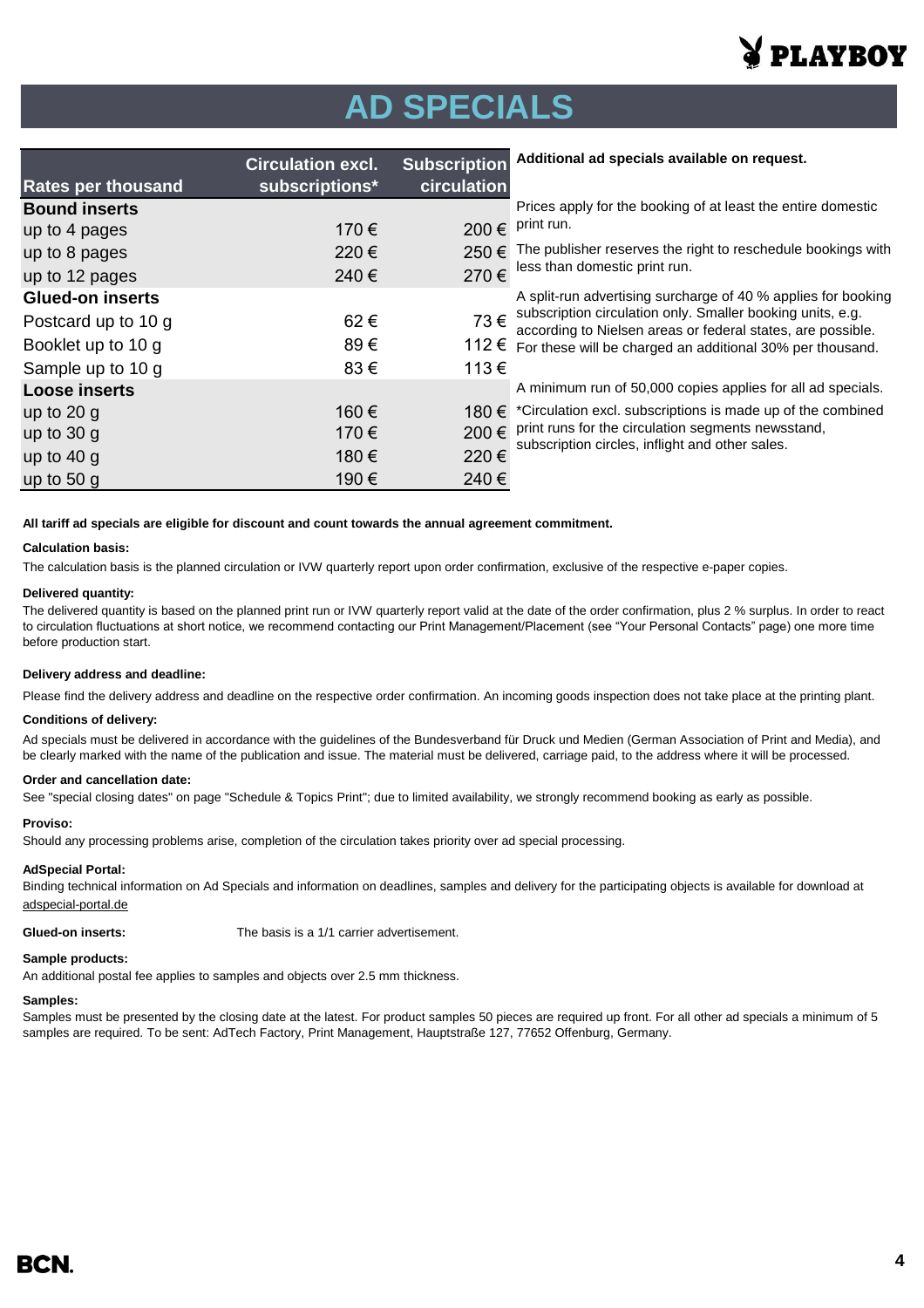# **VPLAYBOY**

| <b>SCHEDULE</b> |                                                                             |                      |             |                                                |  |
|-----------------|-----------------------------------------------------------------------------|----------------------|-------------|------------------------------------------------|--|
|                 | The BCN topic preview tool provides you with attractive themes or specials: |                      |             | brand-community-network.com/topic-preview-tool |  |
| No.             | On sale date                                                                | <b>Closing date*</b> | Copy date** | <b>Special closing date***</b>                 |  |
| 02/22           | 13.01.22                                                                    | 10.12.21             | 14.12.20    | 19.11.21                                       |  |
| 03/22           | 10.02.22                                                                    | 07.01.22             | 10.01.22    | 17.12.21                                       |  |
| 04/22           | 10.03.22                                                                    | 04.02.22             | 07.02.22    | 14.01.22                                       |  |
| 05/22           | 14.04.22                                                                    | 11.03.22             | 14.03.22    | 18.02.22                                       |  |
| 06/22           | 12.05.22                                                                    | 08.04.22             | 11.04.22    | 18.03.22                                       |  |
| 07/22           | 09.06.22                                                                    | 06.05.22             | 09.05.22    | 15.04.22                                       |  |
| 08/22           | 14.07.22                                                                    | 10.06.22             | 13.06.22    | 20.05.22                                       |  |
| 09/22           | 11.08.22                                                                    | 08.07.22             | 11.07.22    | 17.06.22                                       |  |
| 10/22           | 08.09.22                                                                    | 05.08.22             | 08.08.22    | 15.07.22                                       |  |
| 11/22           | 13.10.22                                                                    | 09.09.22             | 12.09.22    | 19.08.22                                       |  |
| 12/22           | 10.11.22                                                                    | 07.10.22             | 10.10.22    | 16.09.22                                       |  |
| 01/23           | 08.12.22                                                                    | 04.11.22             | 07.11.22    | 14.10.22                                       |  |

\* Closing & cancellation date

\*\* Delivery date for printer's copies

\*\*\* Closing & cancellation date for ad specials, special formats, special placements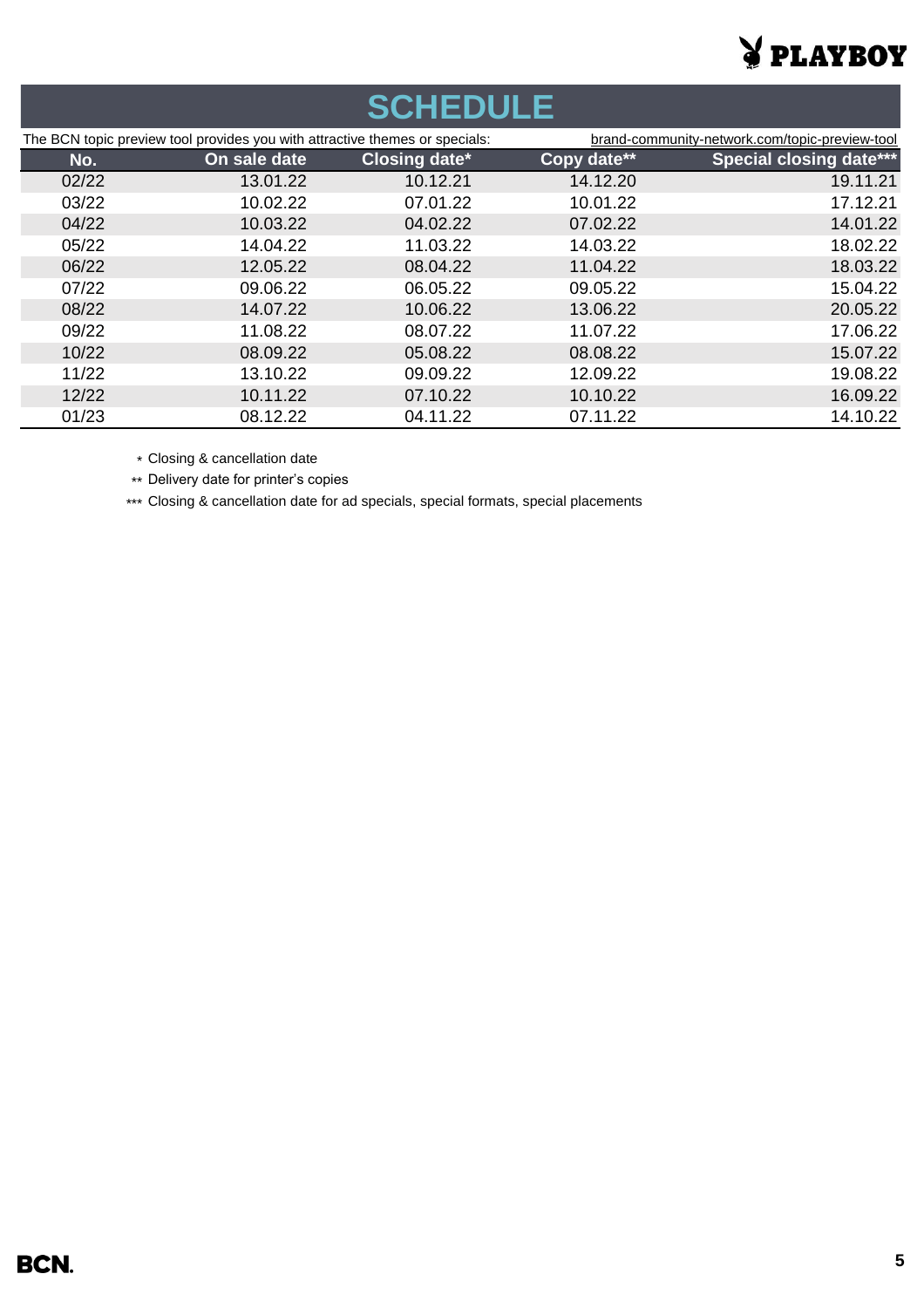# PLAYBOY

# **SPECIALS**

# **Specials 2022**

| <b>Title</b>            | On sale date | Closing date* | Copy date** | Special closing<br>date*** |
|-------------------------|--------------|---------------|-------------|----------------------------|
| Special "STARS" 01/22   | 24.02.22     | 21.01.22      | 24.01.22    | 30.12.21                   |
| <b>ESSENTIALS 01/22</b> | 10.03.22     | 04.02.22      | 07.02.22    | 14.01.22                   |
| Special "STARS" 02/22   | 25.05.22     | 22.04.22      | 25.04.22    | 01.04.22                   |
| Special "STARS" 03/22   | 25.08.22     | 22.07.22      | 25.07.22    | 01.07.22                   |
| ESSENTIALS 02/22        | 08.09.22     | 05.08.22      | 08.08.22    | 15.07.22                   |
| HOW TO BE A MAN 01/22   | 17.11.22     | 14.10.22      | 17.10.21    | 23.09.22                   |

\* Closing & cancellation date

\*\* Delivery date for printer's copies

\*\*\* Closing & cancellation date for ad specials, special formats, special placements

## **Formats & Rates**

| <b>Title</b>               | <b>Format</b> | <b>Placement</b>      | <b>Bleed Format*</b> | Rate                                 |
|----------------------------|---------------|-----------------------|----------------------|--------------------------------------|
| Special (u.a. HowToBeAMan) | $2/1$ page    | Standard              | 426 x 275            | 35,000 €                             |
| Special (u.a. HowToBeAMan) | $1/1$ page    | Standard              | 213 x 275            | 17,500 €                             |
| Special (u.a. HowToBeAMan) | $1/1$ page    | Outside back cover    | 213 x 275            | 26,300 €                             |
| Special (u.a. HowToBeAMan) | $1/1$ page    | Inside front cover    | 213 x 275            | 43,800 €                             |
|                            |               |                       |                      |                                      |
| Special (u.a. ESSENTIALS)  | $2/1$ page    | Standard              | 494 x 380            | 50,000€                              |
| Special (u.a. ESSENTIALS)  | $1/1$ page    | Standard              | 247 x 380            | 25,000€                              |
| Special (u.a. ESSENTIALS)  | $1/1$ page    | Outside back cover    | 247 x 380            | 50,000€                              |
| Special (u.a. ESSENTIALS)  | $2/1$ page    | <b>Opening Spread</b> | 494 x 380            | 75,000€                              |
| Special (u.a. ESSENTIALS)  | $1/1$ page    | Inside front cover    | 247 x 380            | 50,000€                              |
|                            |               |                       |                      | the state of the started to be as an |

\*width x height in mm